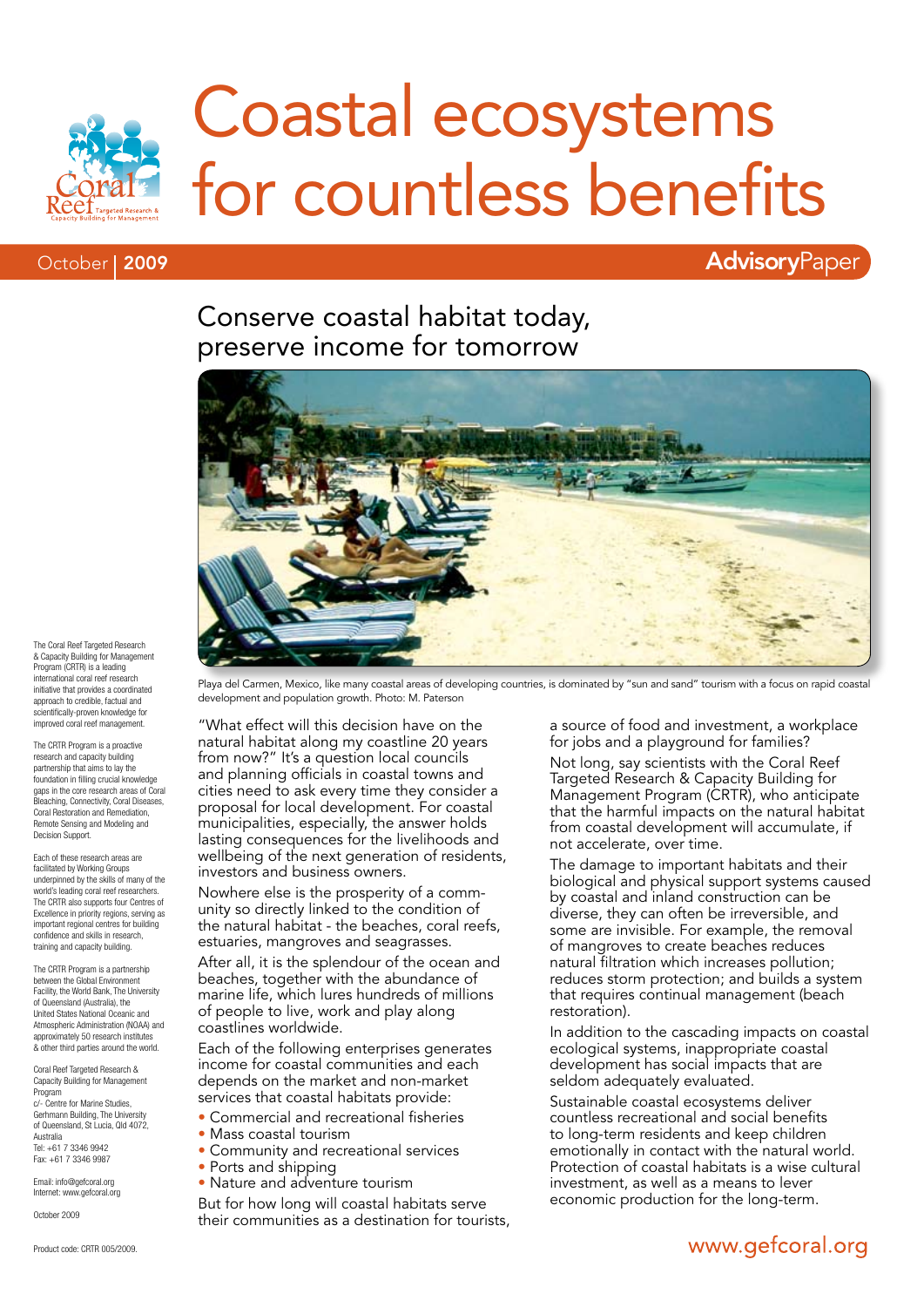#### Cause and effect: it's inevitable along a coastline

Remarkable connections exist among animals and habitats, and are an indelible part of the life cycle.

A tropical shoreline contains different coastal habitats: estuaries, beaches, mangroves, seagrasses, and shallow and deep reefs.

These animal-habitat connections are central to the ecological integrity of coastal habitats and to the production of their environmental goods and services.

Following a brief, larval life offshore, the early stages of most fish, lobsters, and shrimp need access to certain near-shore habitats, and many move from one habitat to another as they grow towards adulthood.



By conserving natural habitat, and the pathways between habitats, we ensure this critical connectivity is sustained, and production of fisheries resources remains high.

As well as animal connectivity among different habitats, the coastal environment is connected by the flows of nutrients, sediments and water.

A mangrove, seagrass or reef habitat can be seriously damaged through coastal developments that block, divert, slow, or enhance water flow (and transfer of substances) from one habitat to another, even when the construction occurs some distance away.

Healthy natural habitats provide shoreline protection, water quality maintenance, nursery habitats for fisheries, destinations for tourists, and a healthy lifestyle for coastal residents.

# What planners can do, today

It's smart business for town planners and elected officials to conserve coastal marine ecosystems because of the economic activity they support.

Developing countries with coral reefs, especially those located in Latin America, the Caribbean and East Africa, typically generate more than 50% of GDP from coastal marine environments.

By balancing profits and long-term conservation, the economic production generated by commercial fishing, coastal tourism, shipping and recreation is compounded over time.

Significant steps to achieve more sustainable management of coastlines include:

- Acquire objective and comprehensive environmental assessments for coastal development proposals.
- Use independent environmental experts to evaluate complex proposals for coastal development.

- Anticipate, and plan for, changes in coastal habitats on five- to 20-year time scales, not on scales of 2-3 years.
- Anticipate cumulative impacts coastal development is a continuous process and negative impacts can build up over time, leading to profound changes in the condition of the coastal environment.
- Provide incentives so that coastal tourism, fisheries and other coastal enterprises adopt sustainable business practices.
- Ensure all coastal stakeholders, particularly the resident water-users, are involved publicly when making decisions about coastal development.
- Avoid urban sprawl by applying strict zoning rules to land use plans; strengthen and rigorously enforce regulations governing coastal development.
- Adopt best practices in waste management to reduce coastal pollution, and maintain and improve water quality.

# Long-term thinking required AdvisoryPaper

# Be warned: think long, not short

Local councils and planning officials should anticipate, and plan for, changes in coastal habitat on five- to 20year time scales, not on scales of two to three years. The challenge for planners and developers in coastal municipalities is to anticipate the cumulative impacts caused by their decisions beyond a political election cycle. After all, these decisions eventually define a current administration's legacy and commitment to the future.

It is estimated that by 2050, 91% of the world's coastlines will be affected by development. Today, some 80% of ocean pollution originates from landbased activities.

The CRTR Program's Connectivity Working Group (CWG) advises that coastal development is a continuous process – one that needs to be managed to ensure continuity of ecosystem processes. Recognizing the importance of nursery habitats and the movement routes used by fishery species, and the critical need to conserve these, is an important first step.

New challenges will soon be layered onto unresolved problems involving coastal habitats, including sealevel rise, ocean acidification and additional growth in coastal populations.

In this time of major coastal change, individuals, businesses, recreational and commercial users, academics and agencies can all assist in improved planning and management of coastal development. The need to fully apply objective science is paramount to help in guiding policy decisions for the benefit of all stakeholder groups. This requires thinking and acting on longer-term time scales.



Independent research into the condition of nursery habitats and movement routes for coastal animals, above and below the ocean surface, is paramount to helping guide policy decisions. Photo: Annick Cros



By balancing profits and long term conservation, the economic production generated by commercial fishing and coastal recreation is compounded over time. Photo: G. Dews



Earth lights -This photograph of the earth at night reveals how much of the world's population lives near and relies upon coastal regions. Burgeoning populations and increased resource use and transformation pose a threat to the health of coastal habitats. Source: C. Mayhew & R. Simmon. simmon@climate.gsfc.nasa.gov NASA http://www.nasa.gov GSFC http://www.gsfc.nasa.gov